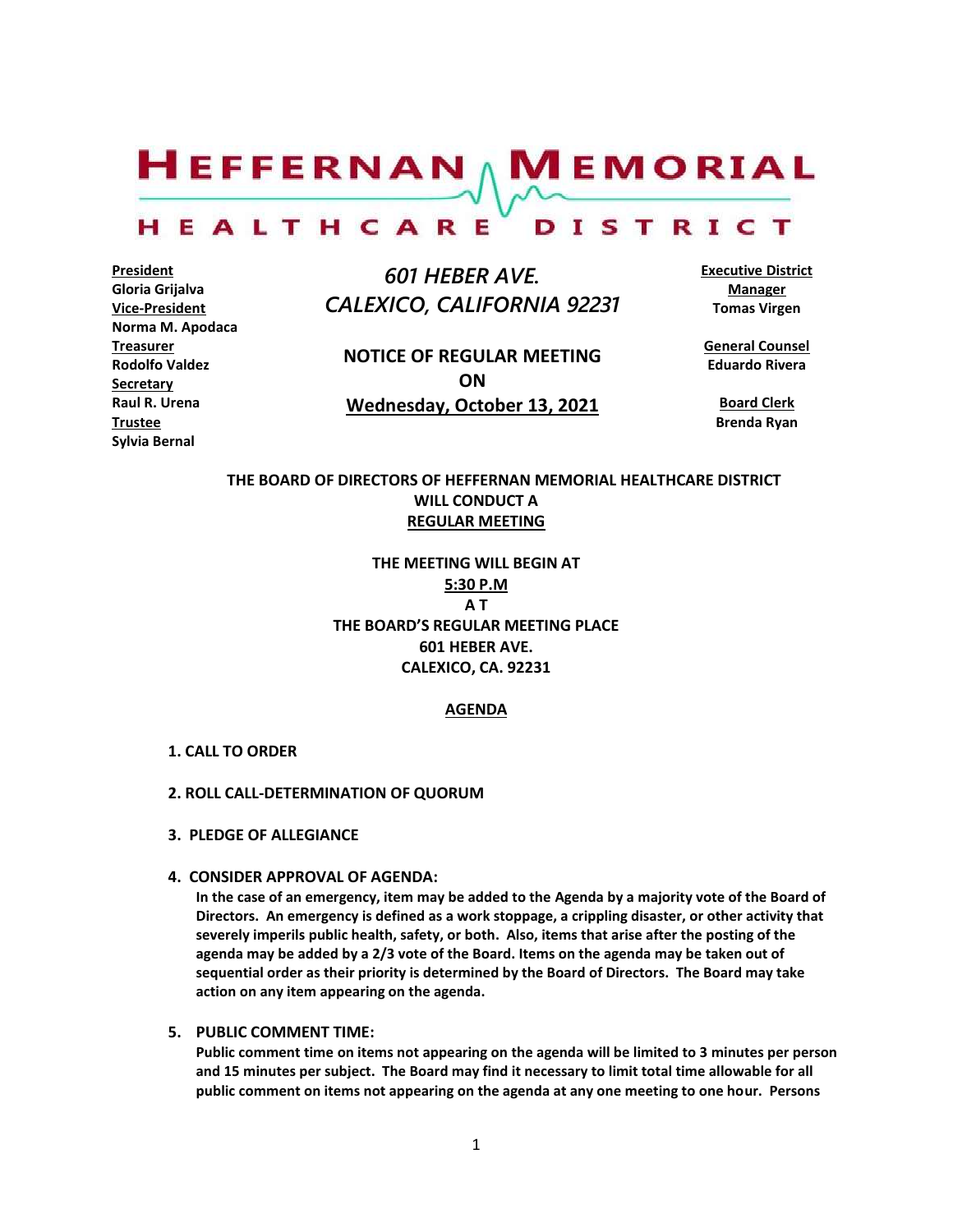**desiring longer public comment time and/or action on specific items shall contact the Secretary and request that the item be placed on the agenda for the next regular meeting.**

# **6. CONSENT CALENDAR:**

**Any member of the Board, staff or public may request that items for the Consent Calendar be removed for discussion. Items so removed shall be acted upon separately immediately following approval of items remaining on the Consent Calendar.**

- **a. Approve minutes for meetings of September 1, 2021, September 8, 2021 and September 22, 2021.**
- **b. Approve Treasurer Report.**

# **7. REPORTS ON MEETING AND EVENTS ATTENDED BY DIRECTORS, AND AUTHORIZATION FOR DIRECTOR ATTENDANCE AT UPCOMING MEETINGS AND EVENTS/DIRECTORS COMMENTS:**

- **a. Brief reports by Directors on meetings and event attended. Schedule of upcoming Board meetings and events.**
- **8. REPORTS BY ALL HMHD COMMITTEES**
- **9. COMMENTS BY PROMOTION AND PUBLIC RELATIONS TONY PIMENTEL**
- **10. COMMENTS BY EXECUTIVE DISTRICT MANAGER TOMAS VIRGEN**
- **11. COMMENTS BY GENERAL COUNSEL EDUARDO RIVERA**
- **12. INFORMATION ITEMS:**
	- **a. Presentation: Pleural Mesotheliom Center presentation/Carlos Hernandez, Outreach Specialist.**

# **13. DISCUSSION AND/OR ACTION ITEMS:**

- **a. Discussion and/or Action: Update on Request for Proposal for the Heffernan Memorial Healthcare District's urgent care clinic.**
- **b. Discussion and/or Action: Adopt Resolution 2021-03: Requesting Independent Special District Membership on the Imperial County Local Agency Formation Commission.**
	- **1. Approval and Adoption of Memorandum of Understanding Concerning Special District Membership and Funding of the Imperial County Local Agency Formation Commission and authorizing the Board President to sign the Memorandum of Understanding.**
- **c. Discussion: Update on Heffernan Memorial Healthcare District's 70th anniversary. Updates on recommendations, suggestions, planning and event budget.**
- **d. Discussion: Update on the City of Calexico, the Imperial County Health Department and Heffernan Memorial Calexico Flu Clinic.**

# **14. ITEMS FOR FUTURE AGENDAS:**

**This item is placed on the agenda to enable the Board to identify and schedule future items for discussion at upcoming Board meetings and/or identify press release opportunities.**

### **15. ADJOURNMENT:**

**a. Regular Board meetings are held on the second Wednesday of each month.**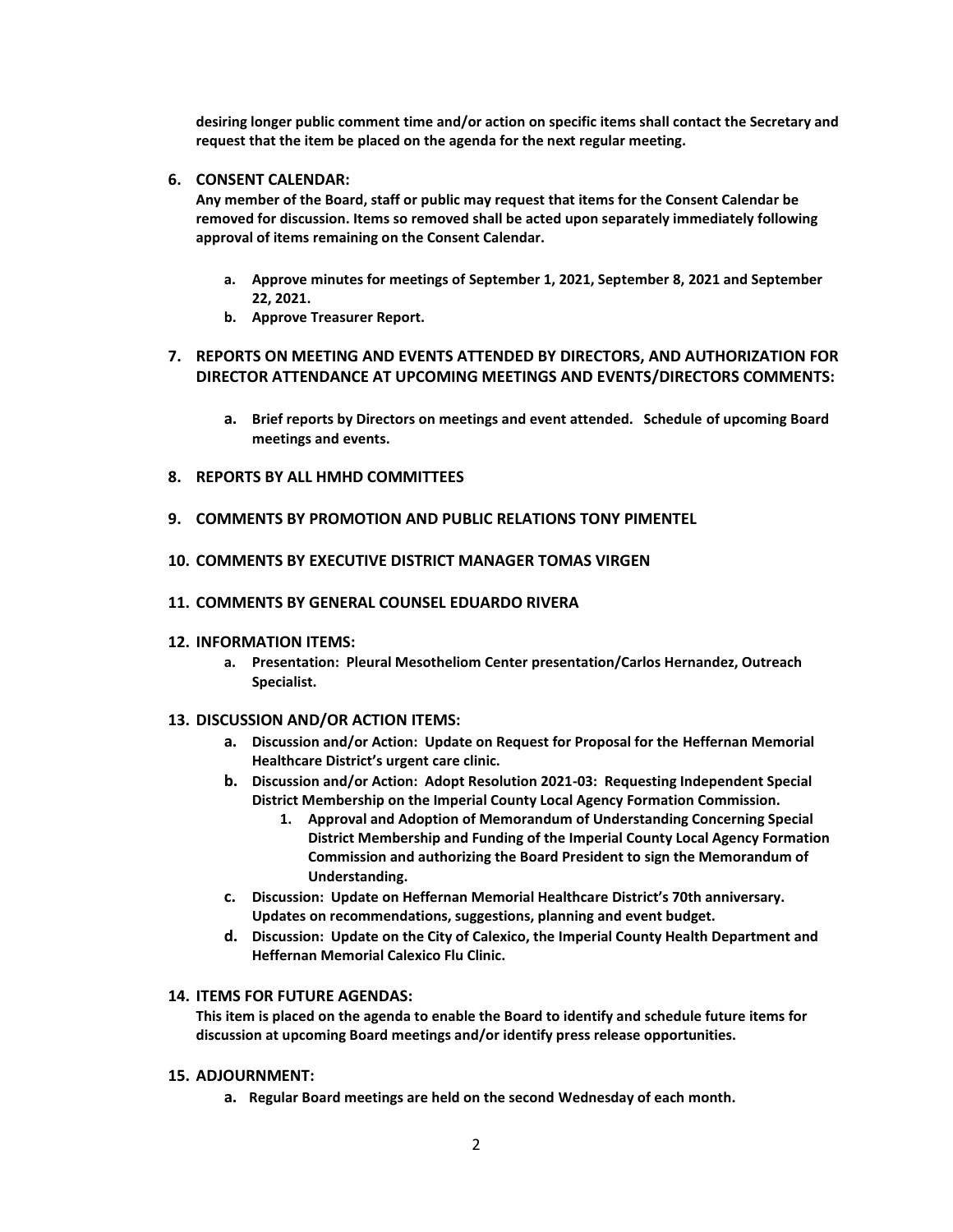- **b. The next regular meeting of the Board will be held at 5:30 P.M., November 10, 2021.**
- **c. The agenda package and material related to an agenda item submitted after the packet's distribution to the Board are available for public review in the lobby of the District office during normal business hours**

# **POSTING STATEMENT**

**A copy of the agenda was posted October 9, 2021 at 601 Heber Avenue, Calexico, California 92231 at 7:35 p.m. Pursuant to CA Government code 54957.5, disclosable public records and writings related to an agenda item distributed to all or a majority of the Board, including such records and written distributed less than 72 hours prior to this meeting are available for public inspection at the District Administrative Office, 601 Heber Avenue, Calexico, CA.**

**NOTICE In compliance with the Americans with Disabilities Act, any individuals requesting special accommodations to attend and/or participate in District Board meetings may contact the District at (760)357- 6522. Notifications 48 hours prior to the meeting will enable the District to make reasonable accommodations.**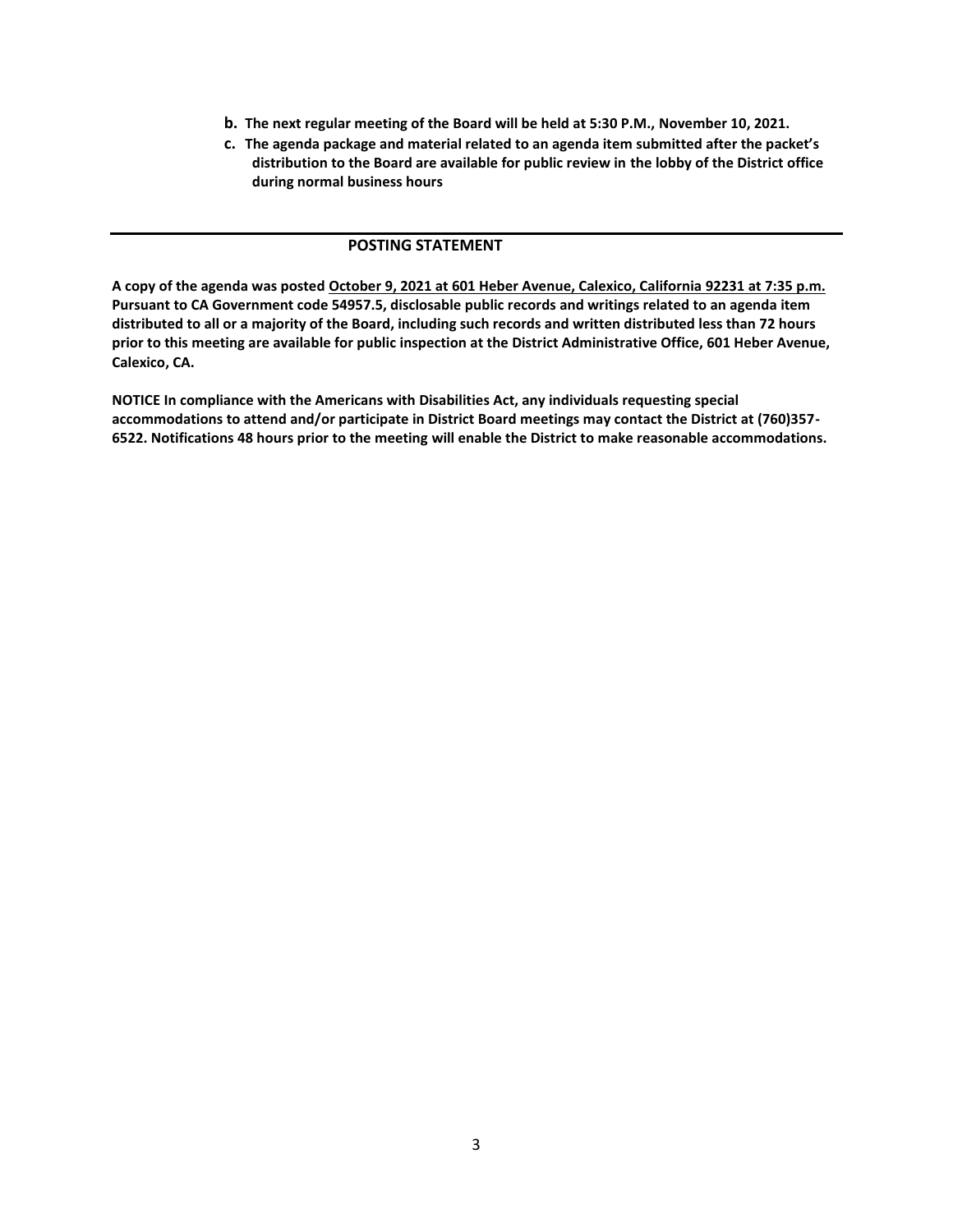# 12:47 PM Heffernan Memorial Healthcare District 10/09/21<br> **Profit & Loss**<br>
Accrual Basis<br> **10/09/21**<br> **10/09/21**<br> **10/09/21**<br> **10/09/21**<br> **10/09/21** July 1 through October 9, 2021

|                                  | Jul 1 - Oct 9, 21 |
|----------------------------------|-------------------|
| <b>Ordinary Income/Expense</b>   |                   |
| <b>Income</b>                    |                   |
| 4100 · Interest income           | 35.26             |
| <b>Total Income</b>              | 35.26             |
| <b>Gross Profit</b>              | 35.26             |
| <b>Expense</b>                   |                   |
| 6010 · Trustee remuneration      | 9,500.00          |
| $6200 \cdot$ Rent                | 477.00            |
| 6310 · Landscaping               | 750.00            |
| 6600 · Legal and professional    | 19,802.00         |
| 6615 · Accounting - Other        | 6,000.00          |
| 6650 · Administration services   | 35,530.00         |
| 7000 · Marketing                 | 11,200.00         |
| 7200 · Office supplies           | 668.63            |
| 7201 · Leasing Offices Equipment | 591.09            |
| 7210 · Janitorial supplies       | 64.22             |
| 7214 · Janitorial Services       | 2,360.00          |
| 7215 · Postage                   | 63.75             |
| 7250 · Utilities                 |                   |
| <b>Electricity</b>               | 747.58            |
| Water                            | 1,369.91          |
| Total 7250 · Utilities           | 2,117.49          |
| 7270 · Telephone                 | 1,780.05          |
| 7285 · Grants - By HMHD          | 85,496.00         |
| $7420 \cdot Meals$               | 1,484.08          |
| 7550 Promotion                   | 2,088.00          |
| 7555 Covid-19                    | 6,182.75          |
| 7610 · Dues and subscriptions    | 5,349.00          |
| 7900 · Miscellaneous             | 101.50            |
| 8020 · Licenses and permits      | 45,714.78         |
| 8200 · Bank charges              | 29.76             |
| <b>Total Expense</b>             | 237,350.10        |
| <b>Net Ordinary Income</b>       | (237, 314.84)     |
| Net Income                       | (237, 314.84)     |